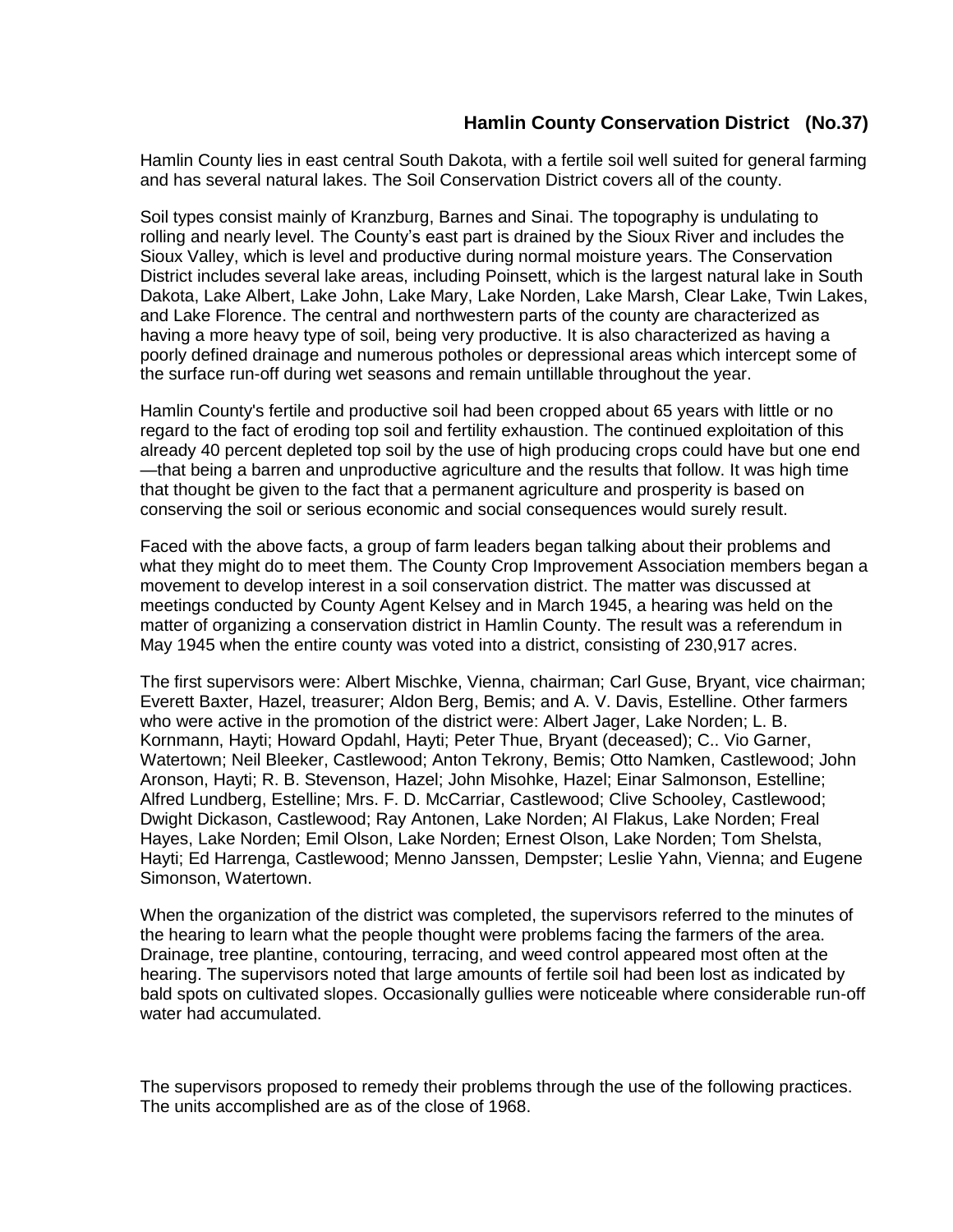| Conservation cropping systems   | 112,865 | acres |
|---------------------------------|---------|-------|
| Contour strip cropping          | 3,420   | acres |
| Terraces                        | 37.2    | miles |
| Grassed waterways               | 1,26    | acres |
| Stubble mulching                | 15,000  | acres |
| Wind strip cropping             | 6,111   | acres |
| Land levelling                  | 66      | acres |
| Irrigation wells                | 4       | units |
| Irrigation systems              | 4       | units |
| Proper range use                | 2,355   | acres |
| Stock water developments        | 490     | units |
| Pasture plantings               | 8,473   | acres |
| Proper pasture use              | 11.182  | acres |
| Wildlife developments           | 2,235   | acres |
| Fish pond developments          | 16      | units |
| Farmstead and feedlot plantings | 1,692   | acres |
| Field plantings                 | 245     | acres |
| Contour farming                 | 6,386   | acres |
|                                 |         |       |

Additional men who have served as supervisors are: Henry Wellhause, Castlewood; Kenneth Pulscher, Bryant; Dale Everson, Vienna; and Kenneth Connor, Castlewood.

The 1969 supervisors were: Dale Everson, Vienna, chairman; Kenneth Connor, Castlewood, vice chairman (deceased); Jay Bretsch, Hayti, secretary; Leland Roe, Hazel; and Clifton Larson, Bryant.

Updated information provided in 2012:

The Hamlin County Conservation District was organized in 1945 to provide a means by which the conservation of moisture, soil, and soil resources may be carried out. It was organized to preserve the natural resources, control floods, properly manage wildlife, protect the tax base which is the land and promote the health, safety, and general welfare of the people within the Conservation District. The Conservation District has continued through the years to work towards accomplishing these goals that were set at its conception. A history of the Hamlin County Conservation District was written and published in 1965. Since that date many historical conservation events have taken place within our nation, state and Conservation District. Many news articles were written by the District Conservationist and Conservation District secretaries and published in the local newspapers. Annual work plans were written each year and a long range work plan updated periodically to guide the supervisors elected by county voters in directing the work of the conservation district employees. With the help of the Natural Resource Conservation Service (Soil Conservation Service) and the Farm Service Agency (Agricultural Stabilization Conservation Service) the supervisors have strived to accomplish the goals they set for the Conservation District.

The Conservation District's work through the last 45 years has been directed by a long range work plan and a yearly work plan. During this time the Conservation District was served by supervisors and employees who have taken active roles in achieving the goals set for educating and informing cooperators and residents of Hamlin County through articles in the local newspapers and Conservation District newsletters.

The Conservation District had continued with planting shelterbelts for fields, farmsteads and homes throughout Hamlin County with the help of the cost share programs provided by the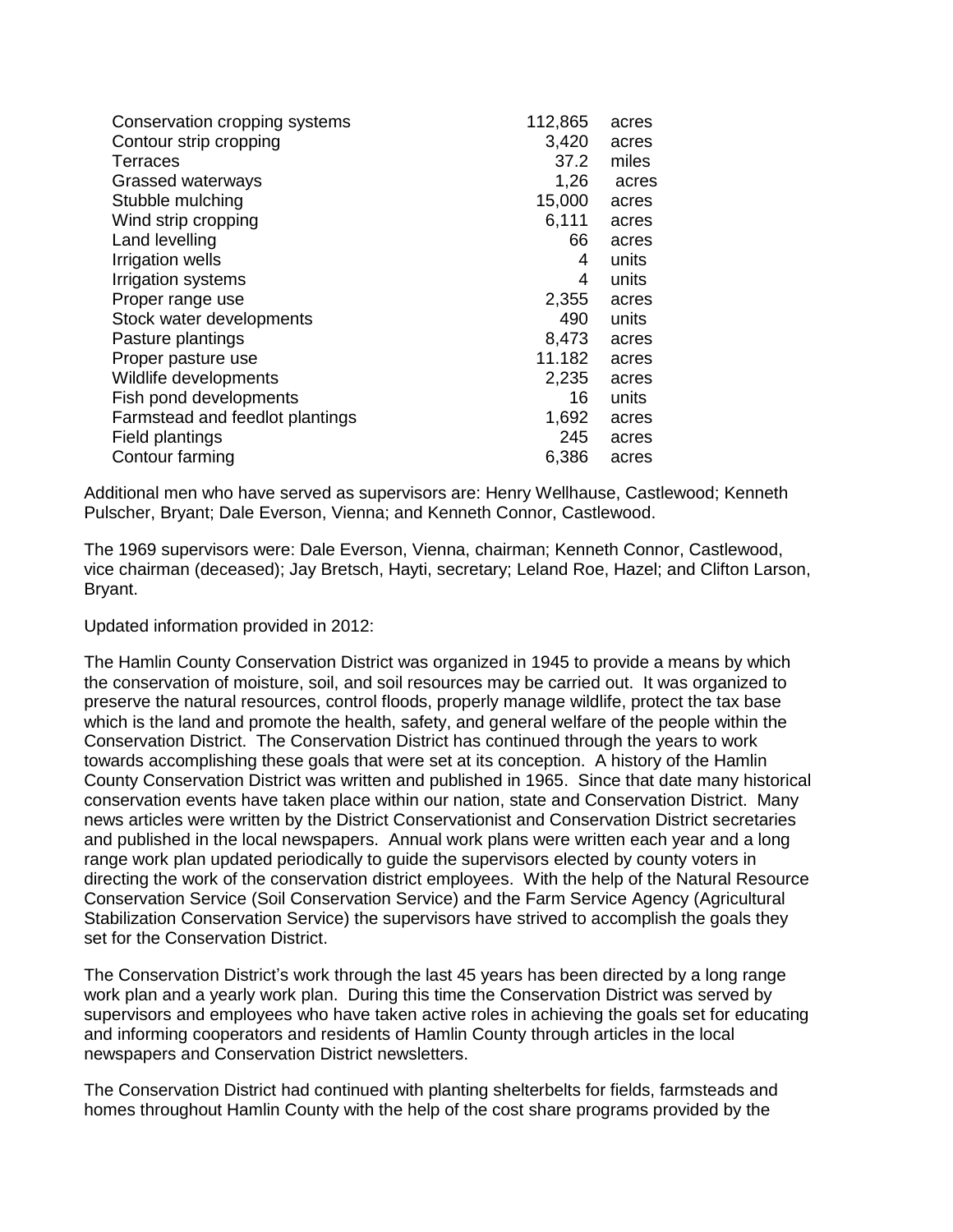federal and state sponsored government programs. In 1945 the Conservation District started out with a tree planter and a tractor borrowed from the county highway department and through the years has added more and newer equipment. As of 2011 the Conservation District has added many programs offered to the county cooperators. In the last 20 years the Conservation District has purchased a new tree planter, Weed Badgers, disc, cultivator, mower, tractors, trailers, pickups, and trucks to continue planting and cleaning tree sites. A tree fabric service has been used for the last 10 years offering an alternative to weed badgering trees. The Conservation District also has a seeder for planting grass between the rows and a gas operated tree auger for hand planting trees.

The Conservation District provides many other services to the county with equipment to rent to producers- two John Deere no-till drills, a grass drill and two land rollers.

During the 1940's through the 1950's most of the Conservation District's efforts were planting trees across the prairies of Hamlin County. In the 1960's the Conservation District began entering into programs to aid the Conservation District cooperators in their farming endeavors and to help protect the natural resources of the county and surrounding counties for the protection and enjoyment of all citizens.

1968-Began the process of forming the North Marsh Lake Watershed District along with Clark and Codington Counties for the purpose of construction of necessary floodwater control structures to minimize floodwater damage and reduce soil erosion and enhance wildlife. This Watershed District has over the years cleaned and helped to maintain the Tetzlaff Ditch constructed in 1910 and the Barrett Ditch, dug at a later date. It remains a viable Watershed District at this time administered by the Conservation District with a board consisting of watershed cooperators.

1981-Oakwood Lakes-Poinsett Rural Clean Water Program (RCWP).This project involved the Hamlin, Kingsbury, and Brookings Conservation Districts; the Agricultural Stabilization Conservation Service (ASCS), Soil Conservation Service (SCS) all under the Farm Service Agency today; County Commissioners, Extension Service, Economic Research Service, Environmental Protection Service (EPA), South Dakota Department of Environmental Natural Resource (SDDENR), South Dakota State University and the National Water Quality Evaluation Project. The object of this 10 year assessment project was to identify crop and grass lands creating problems within the project area, implement Best Management Practices (BMPs) and monitor their effect on the water quality.

1992-Multi County Abandoned Well Sealing Project.Hamlin CD entered into an abandoned well sealing project along with Codington, Deuel, Mellette and Todd County Conservation Districts and the East Dakota Water Development District. There were many wells identified and sealed through a cost-share program.

1992-Hydrologic Unit Plans.Began the process of working with the Soil Conservation Service, US Department of Agriculture, SD Cooperative Extension Service and the SD Association of Conservation Districts by hiring a resource planning coordinator to develop and update hydrologic units for Hamlin County. Public meetings were held for local cooperator input. These plans are meant to be used to help the Conservation District apply for conservation related funds and form annual and long range workplans.

1998-Lake Poinsett Watershed Project.Along with Kingsbury and Brookings Conservation Districts and SD Department of Environment and Natural Recourses, Hamlin CD became the sponsoring Conservation District for a multi-year project designed to reduce the nutrients and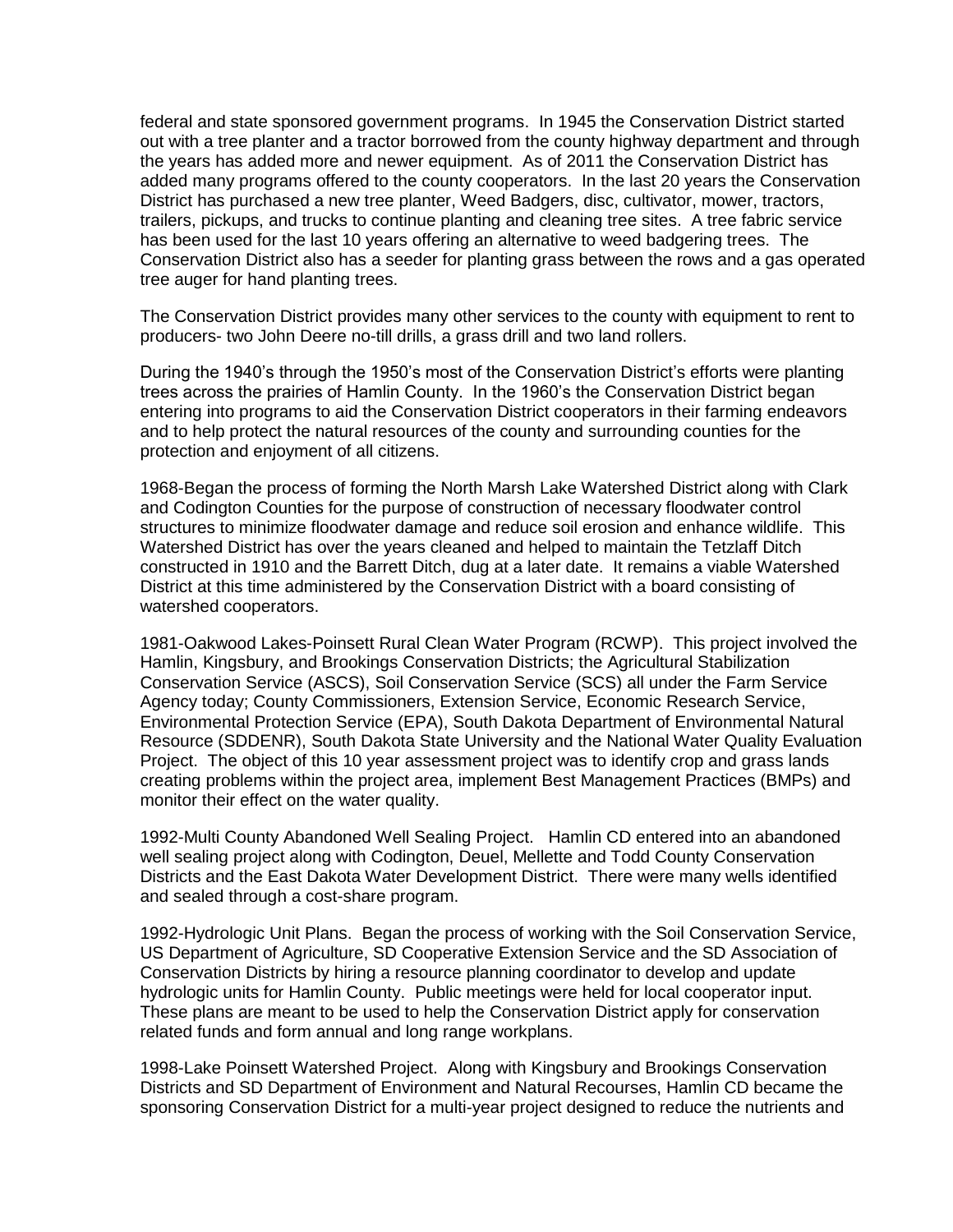sediment loads entering the lake and implement a pollution prevention program. This project has continued on to become the North Central Big Sioux Watershed Project that is continuing into 2012.

2006-Central Big Sioux River Water Quality Project.Hamlin CD entered into a joint agreement with Brookings, Lake, Moody, Codington, Deuel and Minnehaha Conservation Districts for a 2 year project with the purpose of installing soil and water conservation best management practices to improve the water quality in the Central Big Sioux River Watershed.

2008-Tallgrass Prairie Conservation Initiative Project.Hamlin CD entered into a multi-county project, with Kingsbury, Miner, Brookings, Deuel and Lake Conservation Districts along with support from USFWS, SDGFP, and Ducks Unlimited. All entities are committed to working together to jointly implement conservation projects to include multiple purpose wetland creations and livestock water developments to enhance rangeland stewardship. Hamlin has been the administrator of all funds.

2011-Prairie Coteau Grassland Management Project. This is an extension of the Tallgrass Project that was completed in 2010 and will continue to work towards improving grazing management practices within the multi-county area. This project is scheduled to go through 2013

2009-Big Sioux River Watershed Riparian Area Management (RAM). This program was established to provide technical assistance and cost share dollars to establish alternate water sources and rock crossings in the riparian areas within the project area that includes Codington, Hamlin, Deuel, Brookings, Lake, Minnehaha and Moody Conservation Districts. Each Conservation District administers the funds for 10-15 year contracts for designated acreages within these Conservation Districts.

2009-Upper Big Sioux-Northern Prairie Coteau Rapid Watershed Assessment Project.In order to provide improved soil and water quality in the designated areas the Brookings, Clark, Codington, Day, Deuel, Grant, Hamlin, Kingsbury, Lake, Marshall, Moody and Roberts Conservation Districts agreed to work together to promote and provide assistance to landowners and operators in planning and installing recommended soil and water conservation best management practices. This agreement is effective until 9/30/2014.

Vermillion River Basin Watershed Project**.** Entered into an agreement with McCook Conservation District along with Brookings, Clark, Hutchinson, Kingsbury, Lake, Lincoln, Miner, Minnehaha, Turner, Union and Yankton Conservation Districts to cooperate with federal, state, and local producers to help clean up the Vermillion River.

Along with the projects listed above the Conservation District has been involved with the local schools and communities within its boundaries. The Conservation District offers a scholarship for Science Fairs held at the schools and two scholarships each year for students entering into an agricultural field in college or vocational school, sponsors students to attend conservation wildlife camps, take part in the Watertown Winter Farm Show, promote Soil Stewardship Week, present awards to area landowners for stewardship of the land, has sponsored many grazing and no-till workshops.

Through the years the Conservation District office has been housed in different buildings within the county seat of Hayti. It is now in a central building along with the Farm Service Agency & Natural Resource Conservation Service. In 1962 the Conservation District purchased the old Farmers Cooperative building and moved it on land they purchased just east of Hayti. This